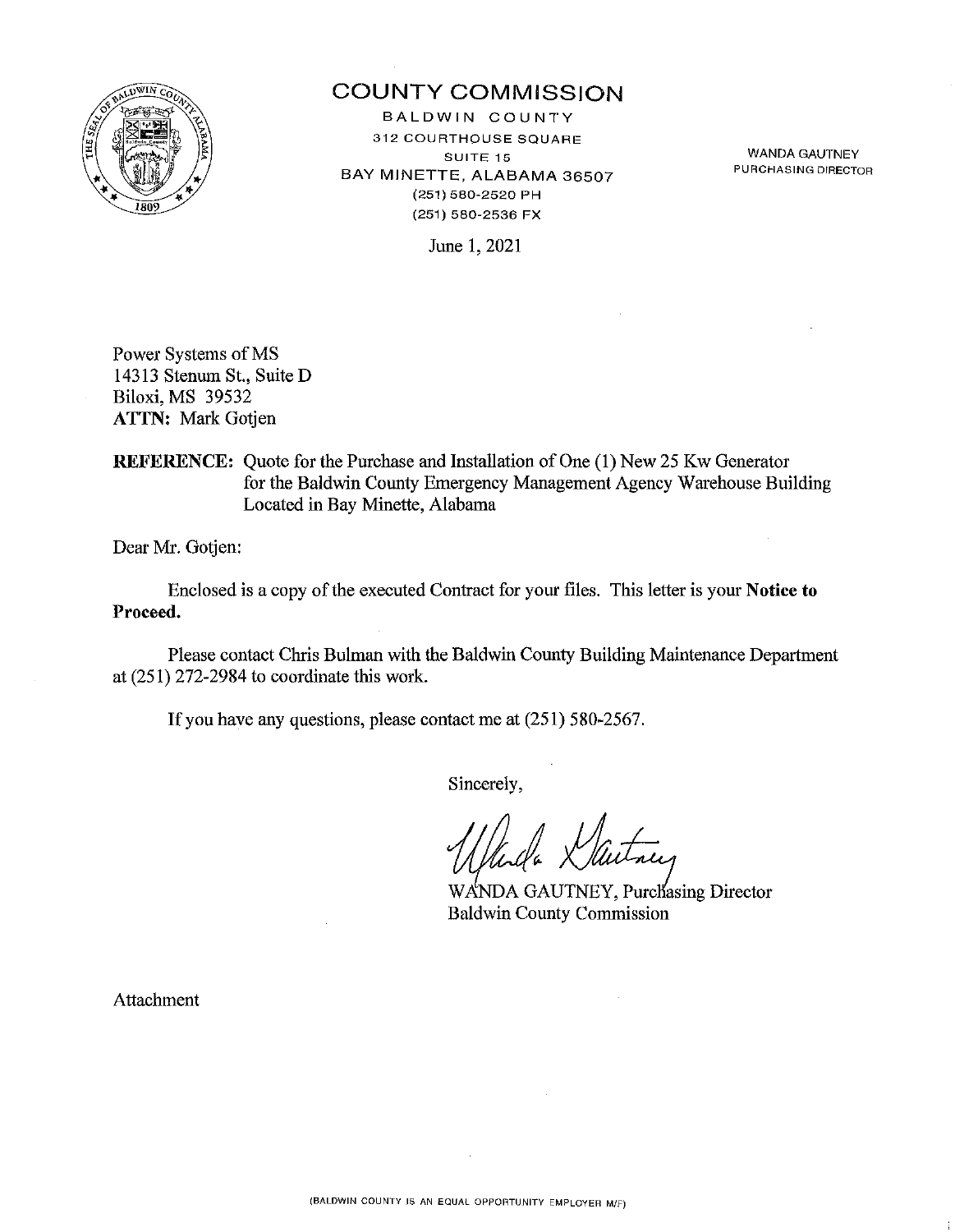State of Alabama (b)

 $\ddot{\phantom{1}}$ 

County of Baldwin )

#### **CONTRACT FOR PUBLIC WORKS SERVICES**

This Contract for **Professional and Construction** Services is made and entered into by and between the County of Baldwin (hereinafter called "COUNTY") acting by and through its governing body, the Baldwin County Commission, **Power Systems of MS, LLC,** (hereinafter referred to as "PROVIDER").

#### **WITNESSETH:**

**Whereas,** the Baldwin County Commission staff obtained a quote for the purchase and installation of one (1) new 25 KW Generator for the Baldwin County EMA Warehouse Building located in Robertsdale, Alabama; and

**Whereas,** PROVIDER presented the quote to the COUNTY. Therefore, COUNTY wishes to retain PROVIDER, and PROVIDER wishes to provide those services hereinafter set out under the following terms and conditions.

**NOW, THEREFORE,** in consideration of the premises and the mutual covenants herein contained, the sufficiency of which being hereby acknowledged, PROVIDER and COUNTY do hereby agree as follows:

I. Definitions The following terms shall have the following meanings:

| i. COUNTY:      | Baldwin County, Alabama          |
|-----------------|----------------------------------|
| ii. COMMISSION: | <b>Baldwin County Commission</b> |
| iii. PROVIDER:  | Power Systems of MS, LLC         |

II. Obligations Generally. The COUNTY hereby retains, and the PROVIDER agrees to perform for the COUNTY, those public works services as hereinafter set forth. This document shall serve as the binding contract for the services of PROVIDER. PROVIDER shall immediately commence performance of the services outlined herein upon full execution of this Contract. All work shall be commenced and completed in a timely manner as, and at the times, herein set out.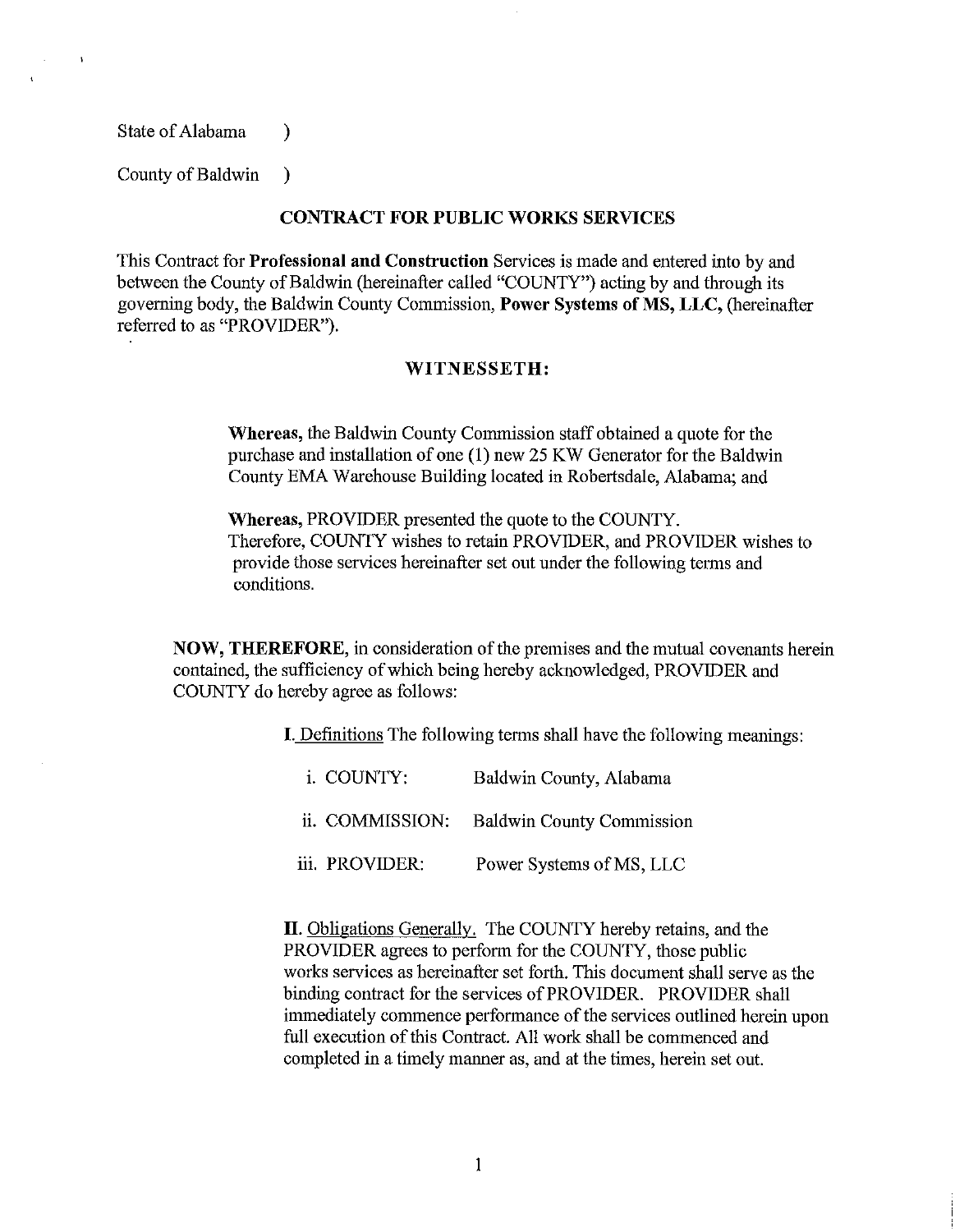**III.** Recitals Included. The above recitals and statements are incorporated as part of this Agreement and shall have the effect and enforceability as all other provisions herein.

 $\ddot{\phantom{1}}$ 

IV. Professional Oualifications. For the purpose of this Contract, the PROVIDER represents and warrants to the COUNTY that it possesses the professional, technical, and administrative personnel with the specific experience and training necessary to provide the professional services required herein.

V. No Prohibited Exclusive Franchise. The COUNTY neither perceives nor intends, by this Contract, a granting of an exclusive franchise or violation of Art. I, Section 22 of the Alabama Constitution.

VI. Representation/Warranty of Certifications, Etc. PROVIDER represents and warrants that PROVIDER is presently certified, licensed and otherwise permitted under all necessary and applicable laws and regulations to perform the services herein, and that PROVIDER shall renew, maintain, and otherwise ensure that all such certifications, licenses, and permits are current and valid, without interruption, for and through completion of the services. The representation and warranty aforesaid is a material inducement to the COUNTY in entering this Contract, and the parties agree that the breach thereof shall be deemed material at the County's option.

VII. Legal Compliance. PROVIDER shall at all times comply with all applicable Federal, State, local and municipal laws and regulations.

**VIII.** Independent Contractor. PROVIDER acknowledges that it is an independent contractor, and PROVIDER shall at all times remain as such in performing the services under this Contract. PROVIDER is not an employee, servant, partner, or agent of the COUNTY and has no authority, whether express or implied, to contract for or bind the COUNTY in any manner. The parties agree that PROVIDER shall be solely responsible for and shall have full and unqualified control over developing and implementing its own means and methods, as it deems necessary and appropriate in providing the aforementioned services, and that the COUNTY's interests herein are expressly limited to the results of said services. PROVIDER is not entitled to unemployment insurance benefits, and PROVIDER is responsible for and obligated to pay any and all federal and state income tax on any monies paid pursuant to this Contract.

IX. No Agency Created. It is neither the express nor the implied intent of PROVIDER or COUNTY to create an agency relationship pursuant to this Agreement; therefore, the PROVIDER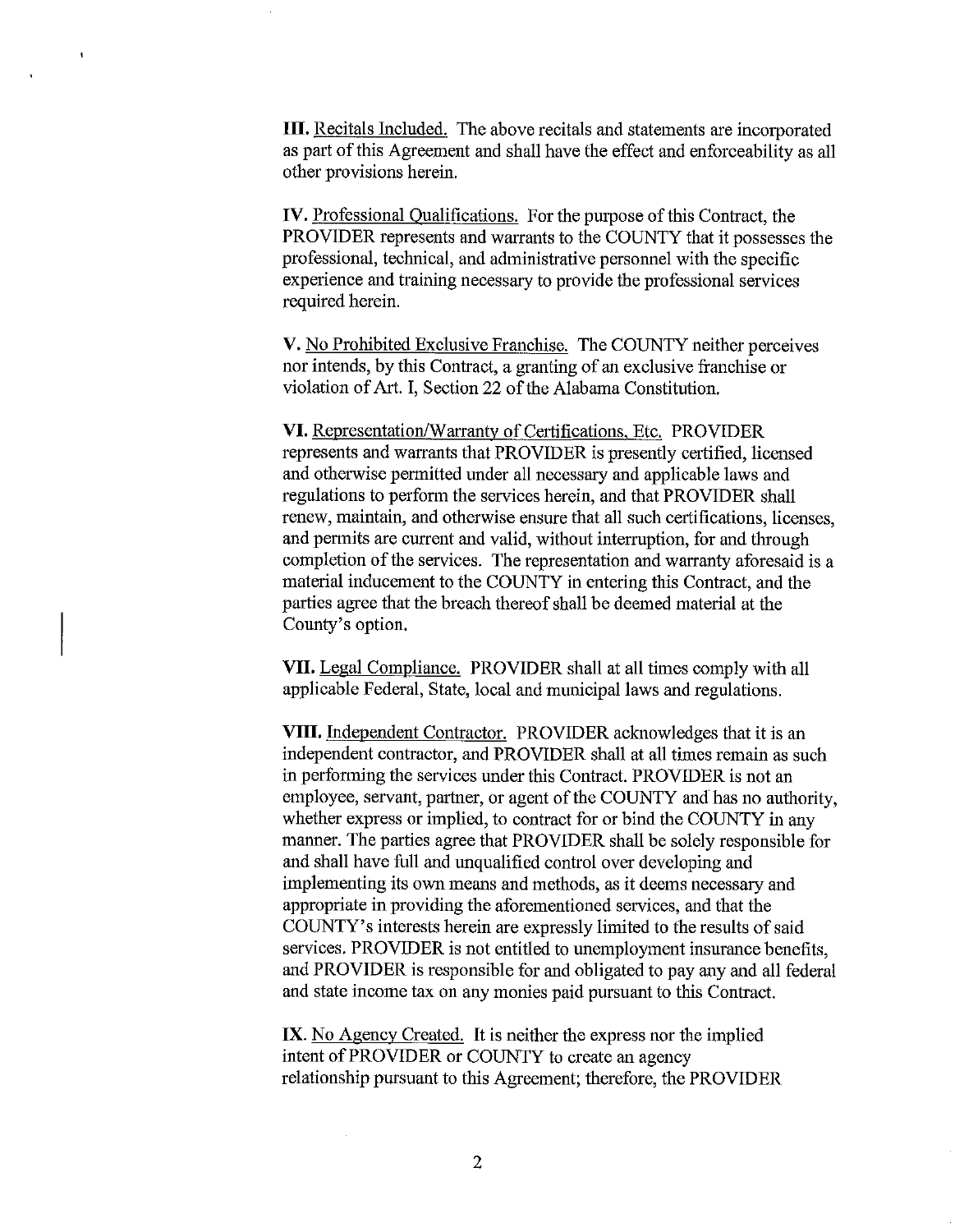does not in any manner act on behalf of COUNTY and the creation of such a relationship is prohibited and void.

 $\ddot{\phantom{1}}$ 

X. Unenforceable Provisions. If any one or more of the provisions contained herein shall, for any reason, be held to be invalid, illegal or unenforceable in any respect, then such provision or provisions shall be deemed severable from the remaining provisions hereof, and such invalidity, illegality or unenforceability shall not affect any other provision hereof. This Agreement shall be construed as if such invalid, illegal or unenforceable provision had never been contained herein.

**XI.** Entire Agreement. This agreement represents the entire and integrated agreement between COUNTY and PROVIDER and supersedes all prior negotiations, representations, or agreements, either written or oral. This agreement may be amended only by written instrument signed by all parties.

**XII.** Failure to Strictly Enforce Performance. The failure of the COUNTY to insist upon the strict performance of any of the terms, covenants, agreements and conditions of this Contract shall not constitute, and shall never be asserted by PROVIDER as constituting, a default or be construed as a waiver or relinquishment of the right of the COUNTY to thereafter enforce any such term, covenant, agreement, or condition, but the same shall continue in full force and effect.

**XIII.** Assignment. This Contract or any interest herein shall not be assigned transferred or otherwise encumbered by PROVIDER without the prior written consent of the COUNTY, which may be withheld or granted in the sole discretion of the COUNTY.

**XIV.** Ownership of Documents/Work. The COUNTY shall be the owner of all copyright or other intellectual property rights in reports, documents and deliverables produced and paid for under this Contract, and to the extent pennitted by Alabama law, any such material may be reproduced and reused at the discretion of the COUNTY without payment of further consideration. PROVIDER shall not transfer, disclose, or otherwise use such information for any purpose other than in performance of the services hereunder, without the COUNTY's prior written consent, which may be withheld or granted in the sole discretion of the COUNTY.

XV. Notice. Notice required herein shall be in writing, unless otherwise allowed, and said notice shall be deemed effective when received at the following addresses: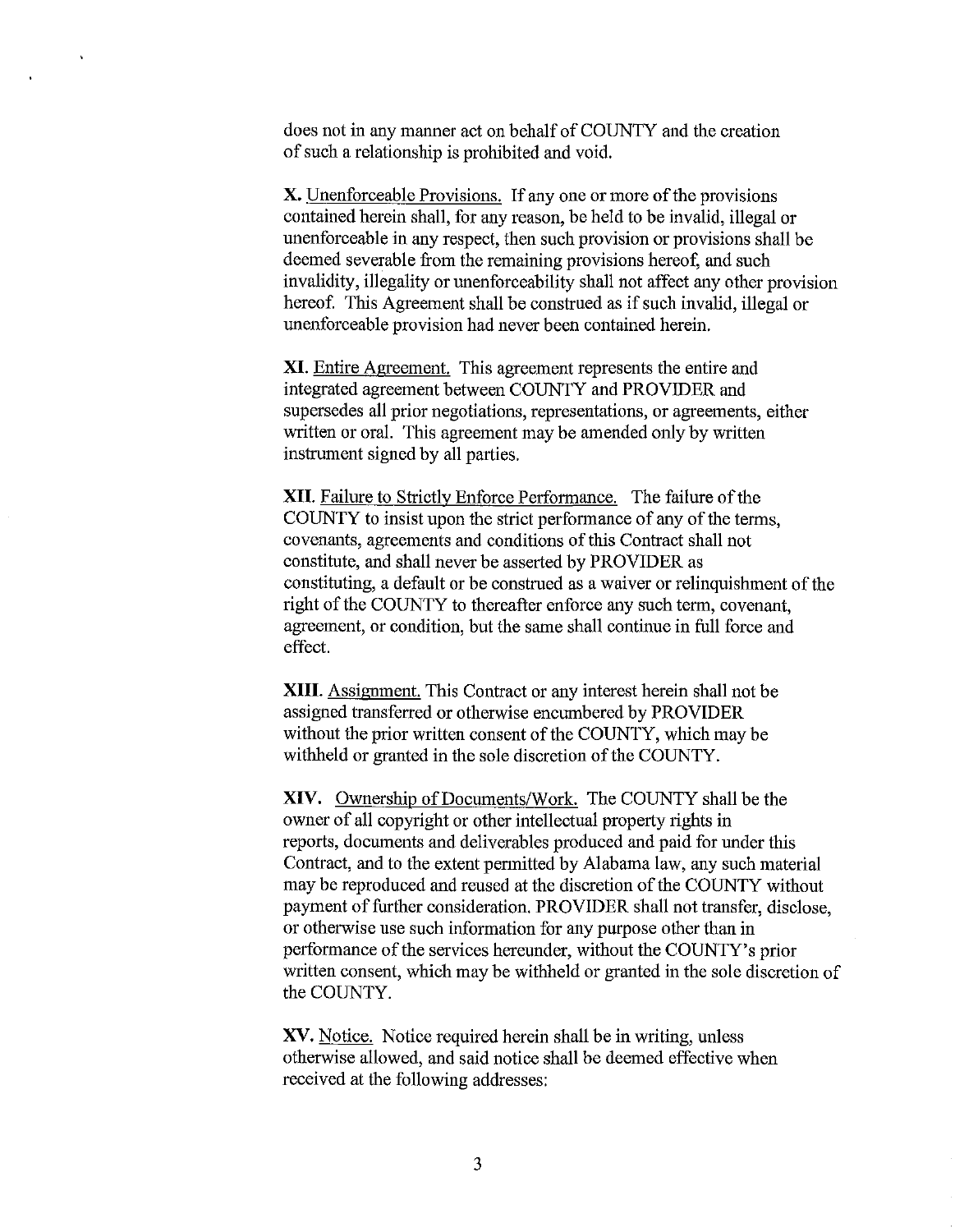| Power Systems of MS, LLC  |
|---------------------------|
| 14313 Stenum St., Suite D |
| Biloxi, MS 39532          |
| ATTN: Mark Gotjen         |
|                           |

 $\mathbf{r}$ 

COUNTY: Baldwin County Commission c/o Chairman 312 Courthouse Square Suite 12 Bay Minette, AL 36507

XVI. Services to be Rendered. PROVIDER is retained by the COUNTY as a professionally qualified contractor. The general scope of work for the services shall include all the tenns and Conditions of"Attachment A", the same being expressly incorporated herein by reference, and without limitation will encompass:

# "Quote for the Purchase and Installation of One (1) New 25 KW Generator for the Baldwin County EMA Warehouse Building located in Robertsdale, Alabama as described in Attachment A."

i. PROVIDER will provide ongoing communications with COUNTY regarding this service, including updates, emails and etc. as requested. Additionally, PROVIDER will meet with COUNTY as needed or requested.

ii. PROVIDER is responsible for the professional quality, technical accuracy, timely completion and coordination of all services furnished by or in relation to this Contract.

iii. PROVIDER represents and warrants that its services shall be performed within the limits and standards provided by the COUNTY, in a manner consistent with the level of care and skill ordinarily exercised by similar providers under similar circumstances at the time the services are performed.

### XVII. General Responsibilities of the COUNTY.

i. The COUNTY shall provide reasonable notice to PROVIDER whenever the COUNTY actually observes or otherwise actually becomes aware of any development that affects the scope or time of PROVIDER's services hereunder or any defect or nonconformance in the work of PROVIDER.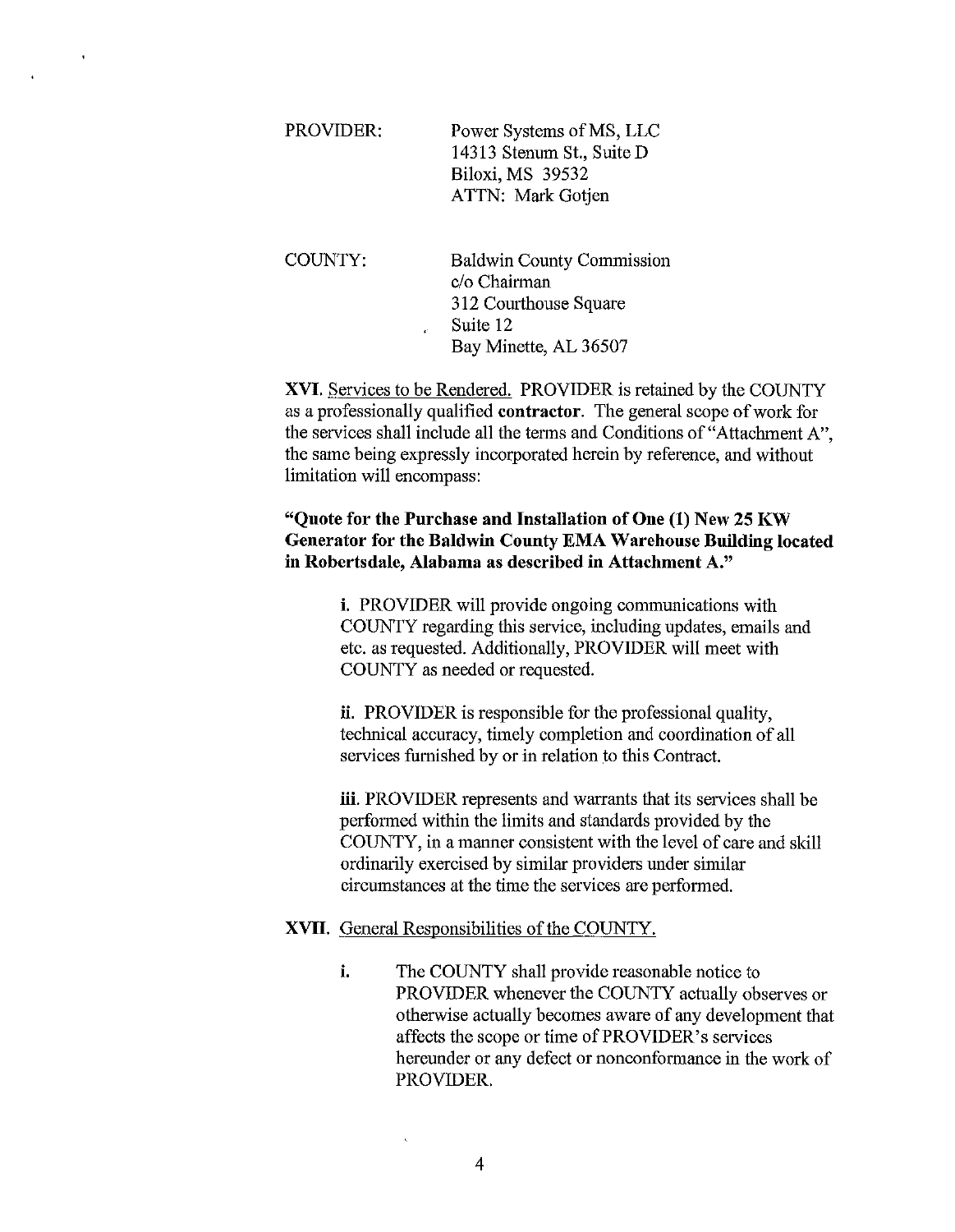**ii.** The COUNTY shall pay to PROVIDER the compensation as, and subject to the terms set out below.

**XVIII.** Termination of Services. The COUNTY or PROVIDER may terminate this contract, with or without cause or reason, by giving ten (10) days written notice of such to the other party. Upon receipt of such notices, PROVIDER shall discontinue its work to the extent specified in the notice.

In the event of termination, the COUNTY shall pay PROVIDER for all services satisfactorily rendered, and for any expenses deemed by COUNTY to be a reimbursable expense incurred pursuant to this Contract and prior to the date of termination.

XIX. Compensation Limited. The compensation to be paid to the PROVIDER shall be the full compensation for all work performed by PROVIDER under this Contract. Any and all additional expenditures or expenses of PROVIDER, not listed in full within this Contract, shall not be considered as a part of this Agreement and shall not be demanded by PROVIDER or paid by COUNTY.

XX. Direct Expenses. Compensation to PROVIDER for work shall be paid **\$21,906.00.** Said compensation shall be all inclusive, including without limitation, reimbursement of all cost, incidentals and operating expense associated with those directly engaged in performance of the requested services

**XXI.** Method of Payment. PROVIDER shall submit invoices to the COUNTY for payment for work performed. Such invoice shall be accompanied by a detailed account of compensation to be paid PROVIDER.

Payment shall be made by the COUNTY within thirty (30) days of the approval of the invoice submitted by the PROVIDER. The COUNTY agrees to review and approve invoices submitted for payment in a timely manner.

**XXII.** Effective and Termination Dates. This Contract shall be effective and commence immediately upon the same date as its full execution, and shall terminate upon either the expiration of no more than four (4) weeks after the Notice to Proceed is given or upon a written notification thereof received by either party within the required ten (10) day period. [Nothing herein stated shall prohibit the parties from otherwise terminating this Contract according to the provisions herein.]

**XXIII.** Force Majeure. The Parties hereto shall incur no liability to the other if performance becomes impossible or impracticable by reason on an event or effect that the parties could neither have anticipated nor controlled. This allowance shall include both an act of nature and acts of third parties. Any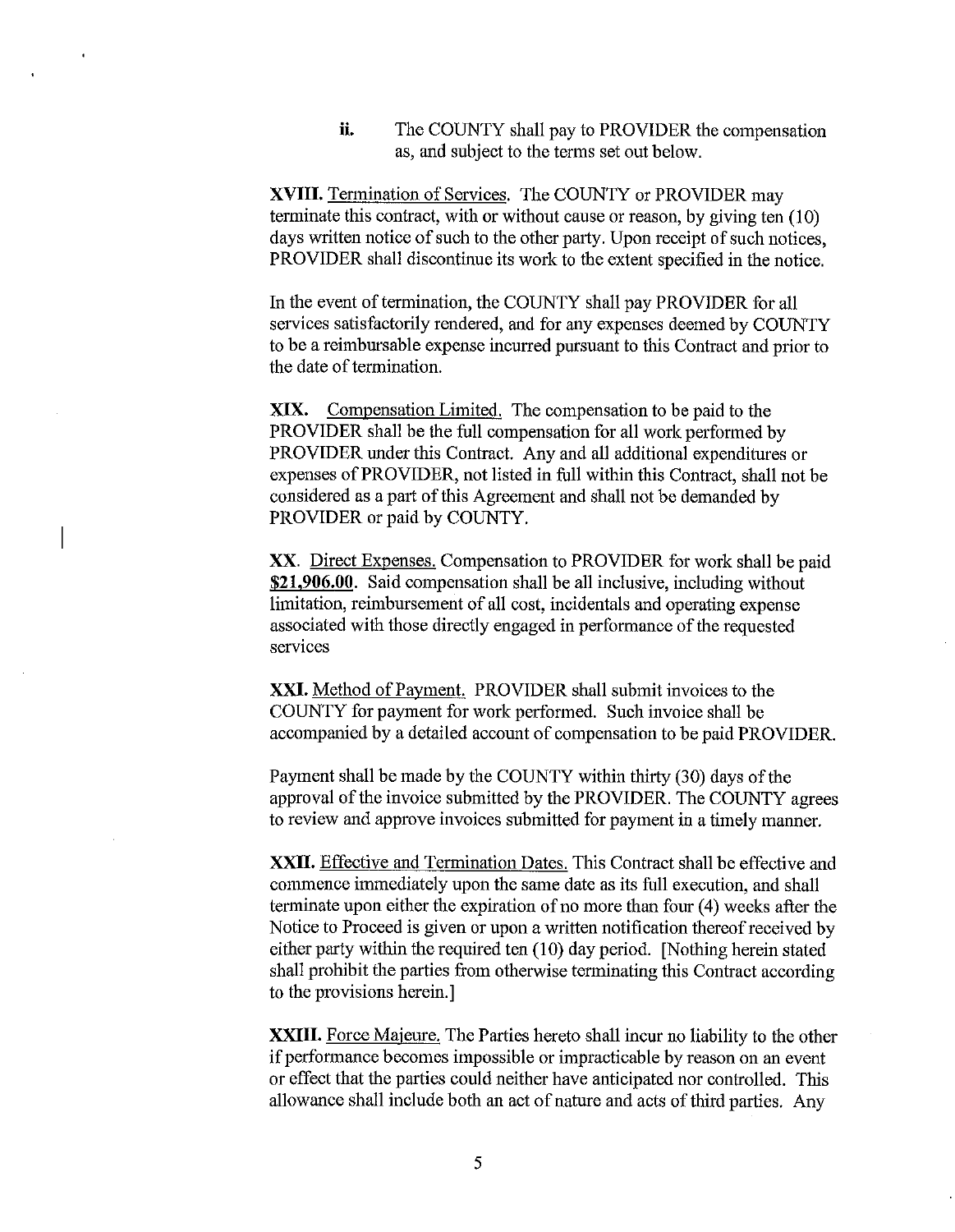costs that would otherwise be incurred and/or necessitated by the provisions herein shall be alleviated for either party by such event or effect.

**XXIV.** Indemnification. To the fullest extent allowed by law, Provider shall indemnify, defend and hold County and its Commissioners, affiliates, employees, agents, and representatives (collectively "County") harmless from and against any and all claims, demands, liabilities, damages, losses, judgments, costs, and expenses including, without limitations, attorneys' fees, and costs, for any and all personal injury (including death) and property damage of any kind or nature whatsoever, incurred by, asserted against, or imposed upon County, as a result of or in any manner related to provision of services hereunder, or any act or omission, by Provider. Contractor shall provide the COUNTY with proof of general liability coverage including the COUNTY as an additional insured. This indemnification shall survive the expiration or tennination of this Contract.

XXV. Number of Originals. This Agreement shall be executed with three (3) originals, both of which are equally valid as an original.

" **XXVI:** Governing Law: This Contract in all respects, including without limitation its formation, validity, construction, enforceability and available remedies, shall be governed by the laws of the State of Alabama, without regard to Alabama conflict of law principles.

**XXVII:** Insurance: Prior to performing services pursuant to this Agreement, Provider shall carry, with insurers satisfactory to County, throughout the term of hereof, Auto Liability Insurance, including owned, hired and non-owned vehicles, with limits of not less than \$1,000,000, combined single limit, for both bodily injury liability and property damage liability each occurrence. Commercial General Liability Insurance, including all contractual liability hereunder, with limits not less than \$1,000,000, combined single limit, for both bodily injury liability and property damage liability each occurrence, and Worker's Compensation Insurance, meeting the statutory limits of the State of Alabama and Employer's Liability Insurance fully covering all employees and supervisors participating in the work at the subject property site. All liability insurance shall name the County as an additional insured. Prior to commencing operations hereunder, a Certificate of Insurance evidencing such coverage, satisfactory to County, shall be furnished to County, which shall specifically state that such insurance shall provide for at least ten (10) days' notice to County in the event of cancellation, termination or any change in such insurance policies. The workers compensation certificate shall bear an endorsement clearly evidencing a waiver of the right of subrogation against County and County Representatives. Should Provider fail to furnish current evidence upon demand of any insurance required hereunder, or in the event of cancellation, termination or change in any such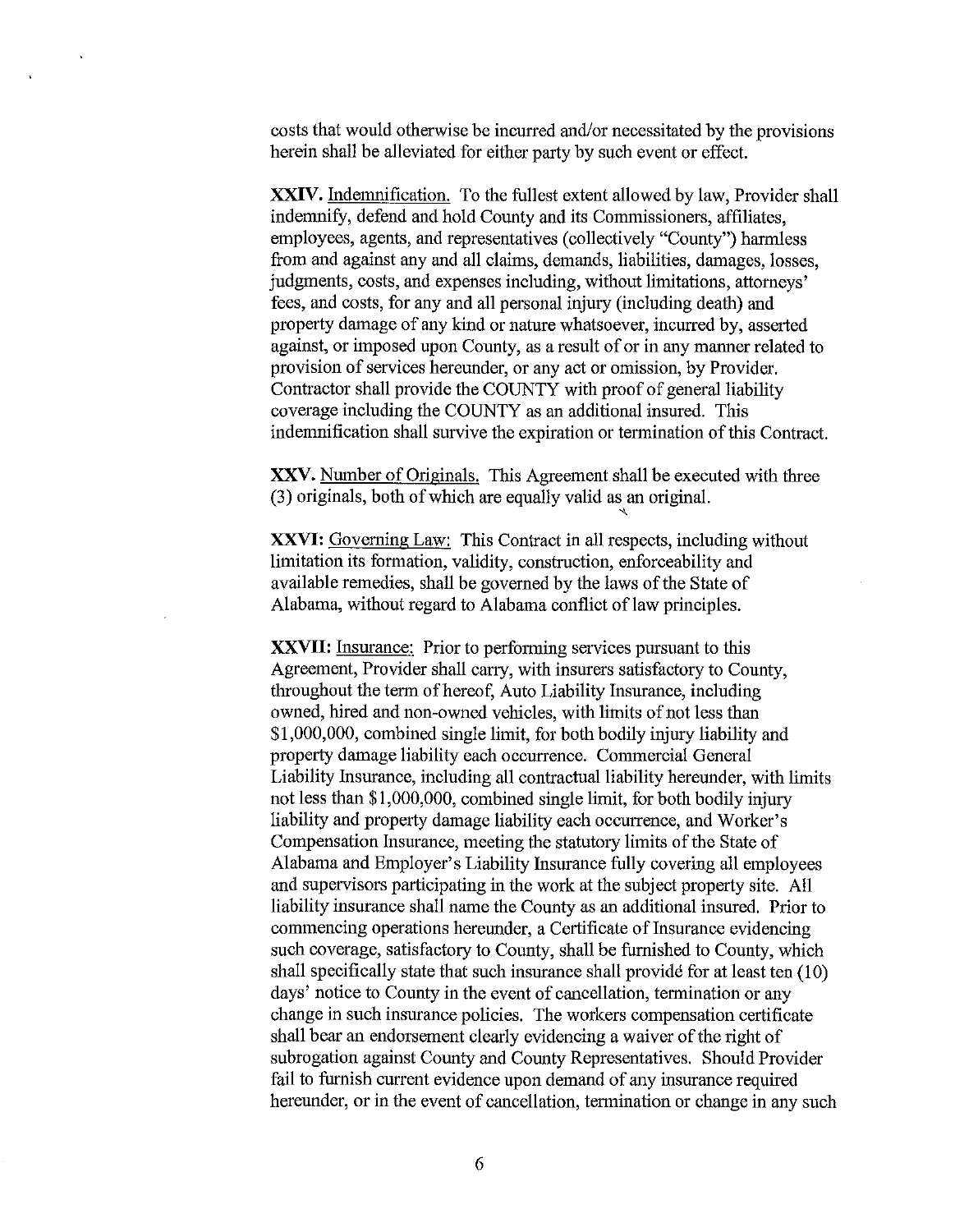insurance, County may, at its option, suspend this Agreement until insurance is obtained, terminate this Agreement immediately without further action, or hold Provider in material default and pursue any and all remedies available.

IN WITNESS WHEREOF, the parties hereto have executed this contract on the last day of execution by the COUNTY as written below.

COI. **DAVIS. III** 

 $\mathcal{E}$ 

State of Alabama

County of Baldwin

**ATTEST** 7Date Wavne Dvess-

County Administrator

"<sup>''''''''''''''</sup>

risten N  $\forall a$   $\Rightarrow a$  Notary Public in and for said County, in said State, hereby certify that, Joe Davis, III, whose name as Chairman of Baldwin County Commission, and Wayne Dyess, whose name as County Administrator, are known to me, acknowledged before me on this day that, being informed of the contents of the Contract for Professional and Construction Services, they, as such officers and with full authority, executed same knowingly and with full authority to do so on behalf of said Commission.

Given under my hand and official seal, this the day of  $\bigcap$  $\lambda$ no, 2021.

> Notary Public M<sub>Xd</sub>Commission Expires: December 28, 2024

#### SIGNATURE PAGE AND NOTARY PAGE TO FOLLOW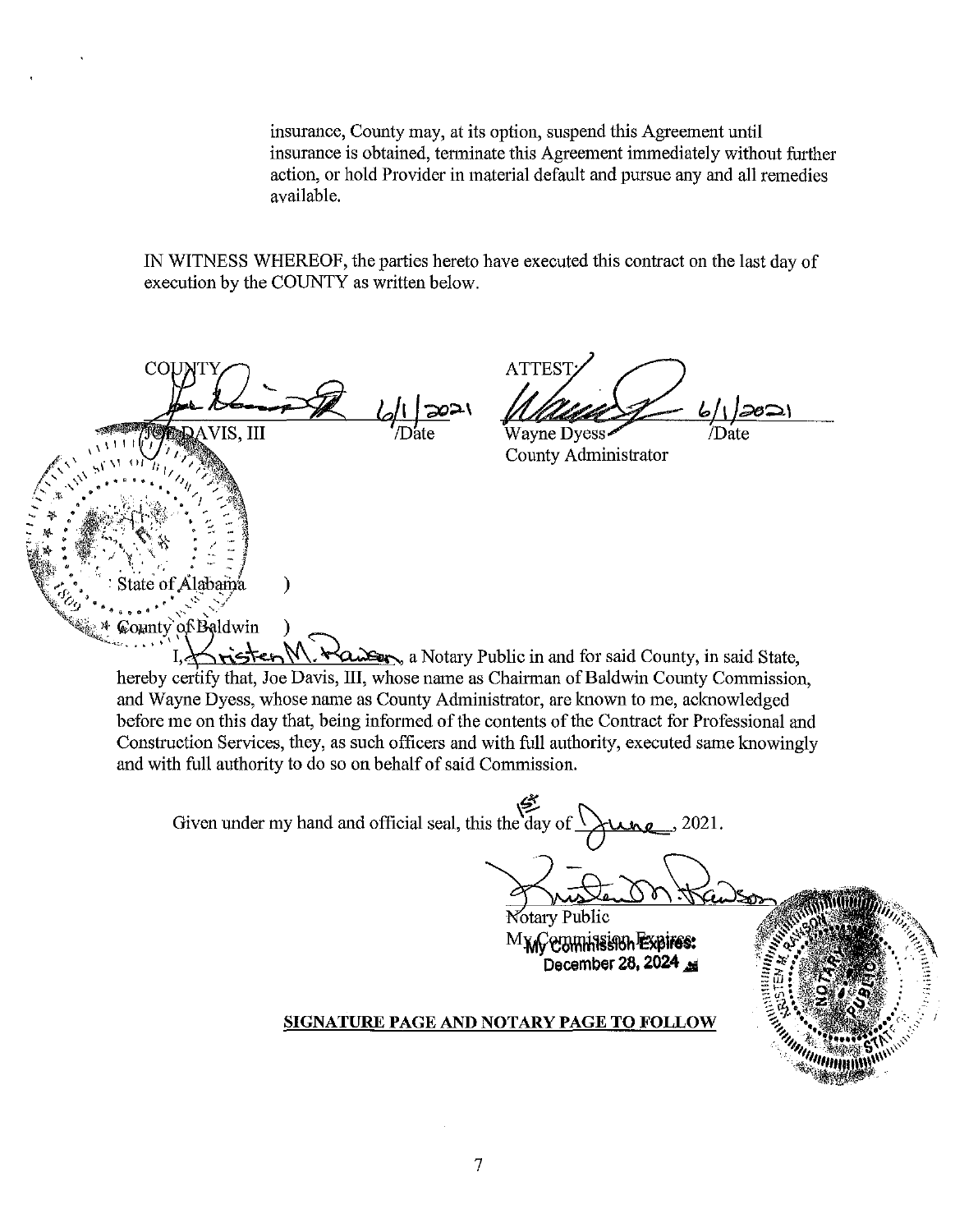## PROVIDER:

 $\overline{ }$ 

POWER-SYSTEMS OF MS. LLC /Dat By Its

State of  $\sqrt{\phantom{a}}$ County of HAWISON ALLANDE County and State, hereby certify of Power Systems of MS, LLC, whose name  $\cup_{\text{as}}$ desilant that  $\mathcal{N}_{\mathcal{A}}$ is signed to the foregoing in that capacity, and who is known to me, acknowledged before me on this day that, being informed of the contents of the Contract for Professional and Construction Services, executed the same voluntarily on the day the same bears date for and as an act of said Power Systems of MS, LLC.

ŀЮ GIVEN under my hand and seal on this the 2021.  $dav$ 

otary Public My Commission Expires

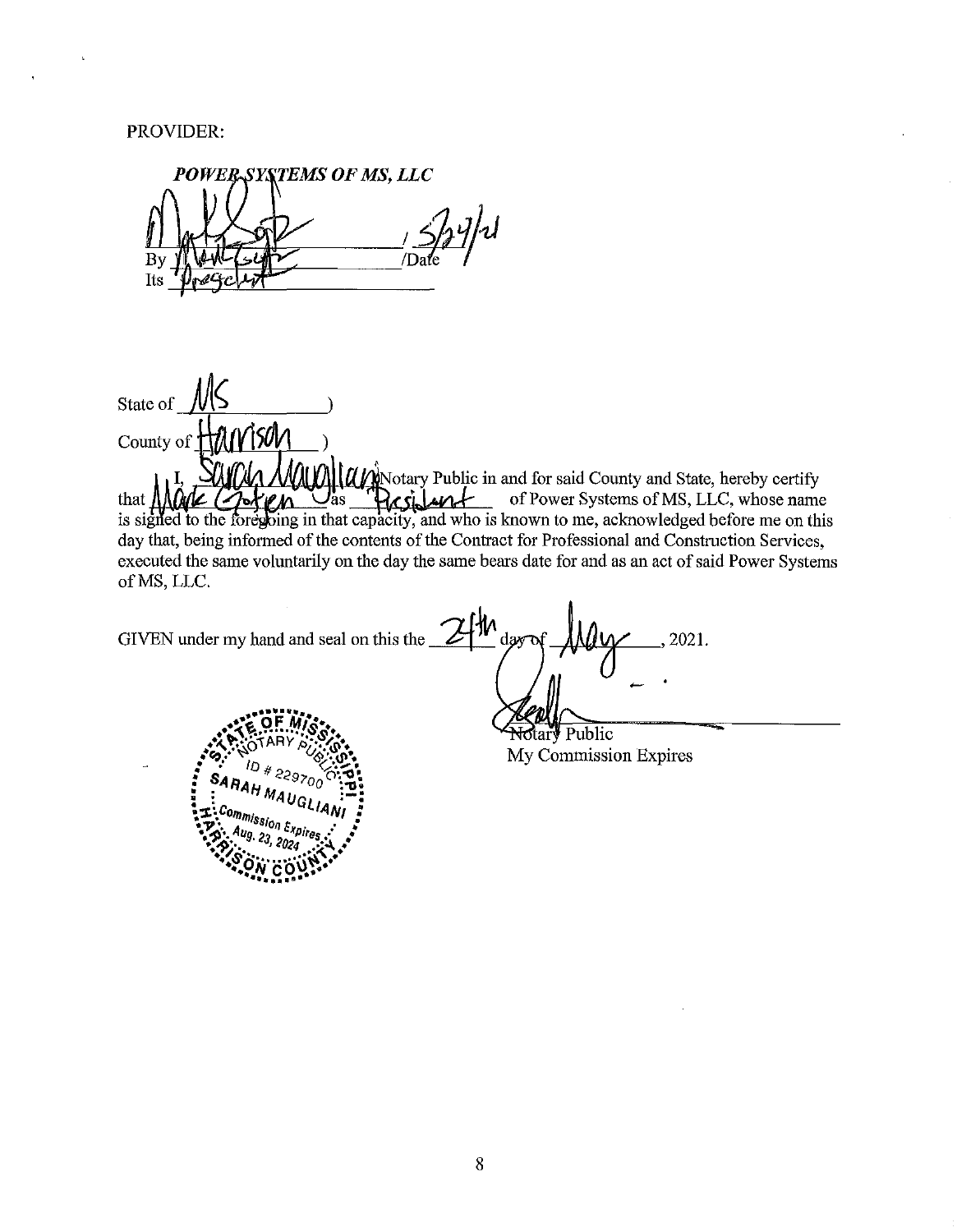#### "ATTACHMENT A"

I ['

 $\vert$ !

# Power Systems of MS

14313 Stenum St., Suite D Biloxi, MS 39532<br>18-8315 Fax: (228)-818-8317 Phone: (228)-818-8315 E-mail: mark@powersystemsofms.net

03/23/2021

Baldwin County 312 Courthouse Sq. Ste20 Bay Minette, AL. 36507 ATIN: Chris

RE: 25 KW EMA Building South End

Here is the BOM for this project

(1) Gillette Generator 25 KW 120/240 single phase natural gas Block heater and battery charger Aluminum enclosure Ul2200 Deep sea controller  $125 -$ amp MLB Asco 185 series 200 amp non service rated ATS Crane and start up Freight Electrical hook up Gas hook up

Cost is \$21,906.00 Lead Time 4 weeks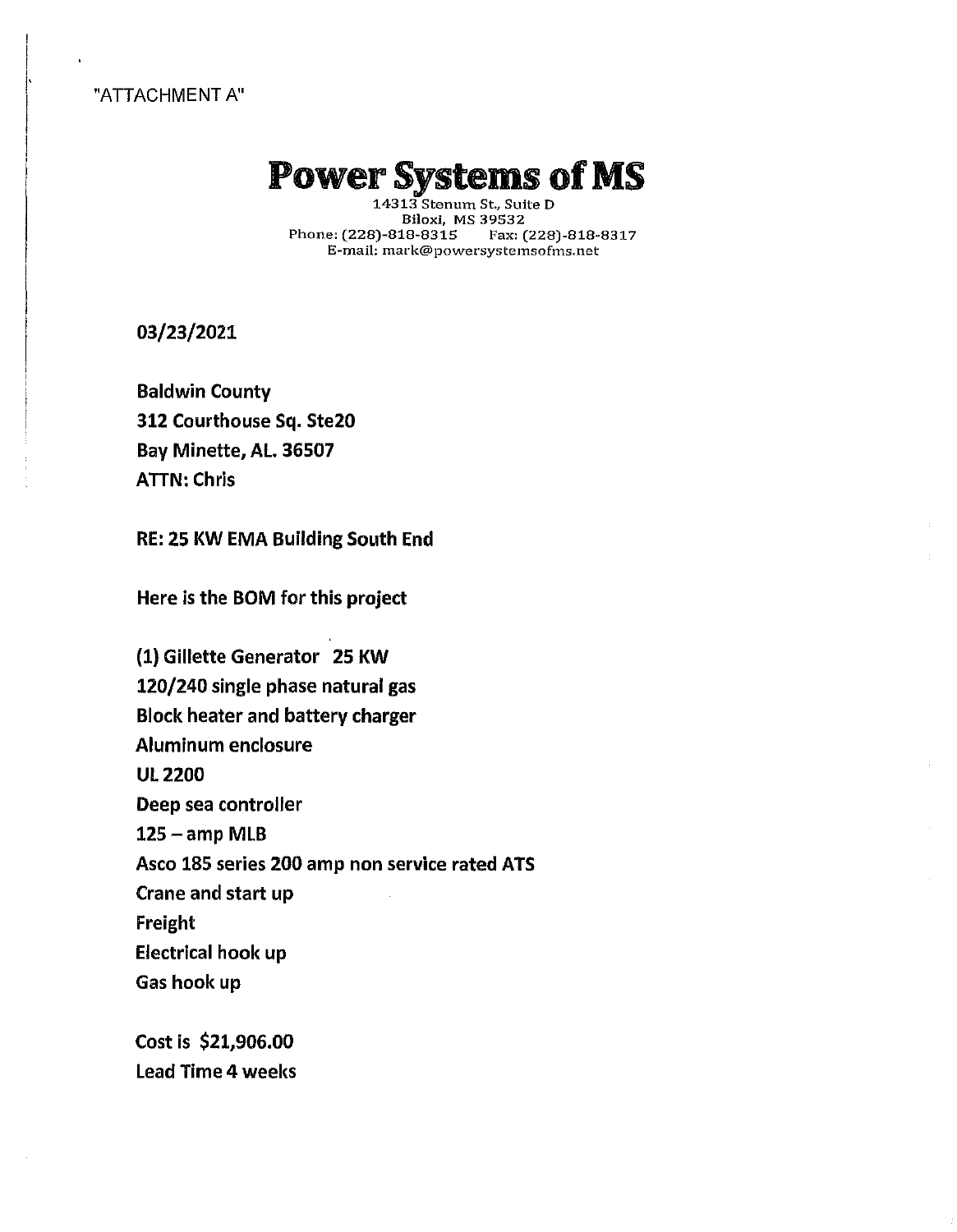Note Baldwin Co. Maintenance will supply slab

Should you have any questions please call me 228-818-8315.

Thanks, Mark Gotjen

Power Systems of MS.